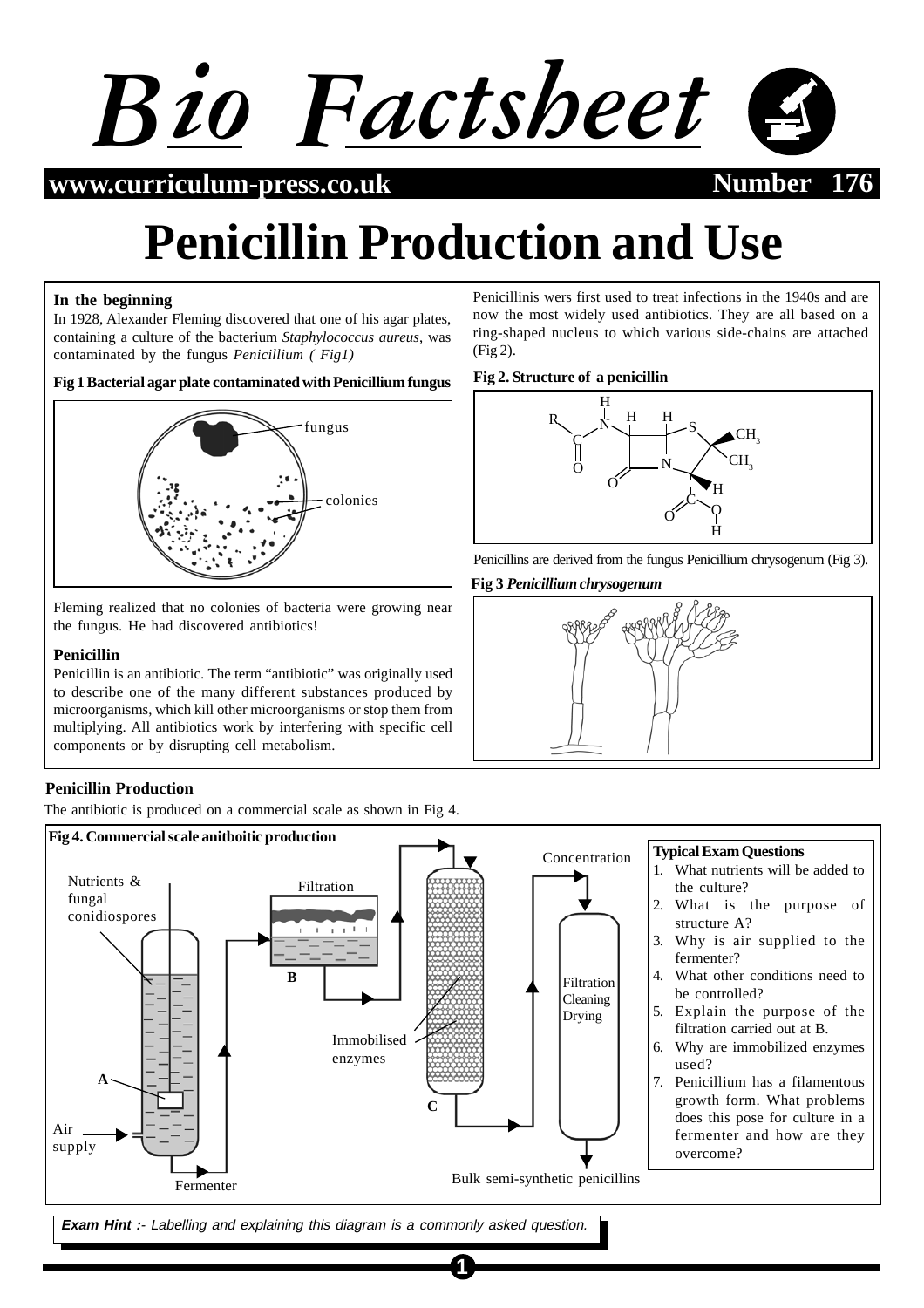# **Penicillin Production Answers**

1. The growth medium is often corn steep liquor which contains a high concentration of sugars and also a precursor, ie. a chemical which makes penicillin-G or benzylpenicillin.

Glucose often provides the carbon source, lactose encourages greater production of penicillin and yeast extract may provide a nitrogen source for protein synthesis

- 2. The nutrients and the fungal culture are thoroughly mixed by the impellor (paddle) A
- 3. Air is added to provide oxygen so that the fungi can respire aerobically. Remember, the whole point of this is that we want them to produce a useful substance for us, so we have to try to keep them in optimum conditions.
- 4 Temperature is maintained at 24°C and the pH is kept slightly alkaline (6.5) via a monitor or probe which adds buffer or adds/removes  $H^+$  ions
- 5 Filtration separates the penicillin from the fungal hyphae/mycelium
- 6 The enzymes can then be used to modify the penicillin.You should know four advantages of using immobilized enzymes they are more stable, the enzyme can be reused, it is easier to separate the enzyme from the product and less enzyme is required – for more detail see Factsheet 148 Industrial Uses of Enzymes.
- 7 A viscous tangle of cells forms and it is difficult to get oxygen to the cells. To overcome this, small quantities may be produced at a time. Aeration is by a blower controlled by a sensor, rather than by stirrer (which might damage the cells).

**Note:** Even if penicillin isn't explicitly on your specification, you may be expected to apply your knowledge of biotechnology, growth requirements and enzyme activity in this type of diagram

# **Penicillin is a secondary metabolite**

A secondary metabolite is a substance which is not essential for the life of the micro-organisms and which is not produced during growth.

Secondary metabolites are produced **after** the exponential growth phase has stopped (Fig 5). This is crucial because it means that secondary metabolites such as penicillin cannot be produced in continuous fermenters – which deliberately maintain the microorganism in the exponential growth stage. They are grown in **batch culture or fed-batch culture**. In **fed-batch culture***,* additional nutrients are added when the secondary metabolite is being synthesized – this enhances the yield of secondary metabolite. However, the extra nutrients have to be added very carefully and some of the culture is removed during the process.

# **Fig 5. Growth and production curves**



**Batch culture** is when all the ingredients are added at the beginning. It is then left until the reaction forming the secondary metabolite has taken place, after which the products can be harvested.

#### **Typical Exam Question**

Explain why batch rather than continuous culture is used in the production of the antibiotic penicillin.

**Answer** Penicillin is a secondary metabolite; Growth must not be in log phase/ must be in stationary phase;

**Extract: Chief Examiners Report - Few realised that penicillin is a** secondary metabolite and that it is produced during the stationary phase in the life cycle. As continuous culture maintains optimum conditions for growth, the organism remains in its exponential phase and thus the stationary phase is only produced in a batch culture.

Sometimes, you will be asked to interpret graphs showing what is happening inside a batch fermenter.

The fungus *Penicillium chrysogenum was* grown in a fermenter to produce penicillin. Fig 6 shows some of the changes which occur during this process.



Questions on these types of graph are just common sense –you can work out the answers from GCSE Biology.

### **Typical Exam Questions**

- 1. Suggest why the concentration of ammonia decreases.
- 2. Why is a water jacket needed?
- 3. What evidence is there that penicillin is a secondary metabolite?
- 4 Suggest why X-rays might produce strains of *Penicillium chrysogenum* which give greater yields of penicillin.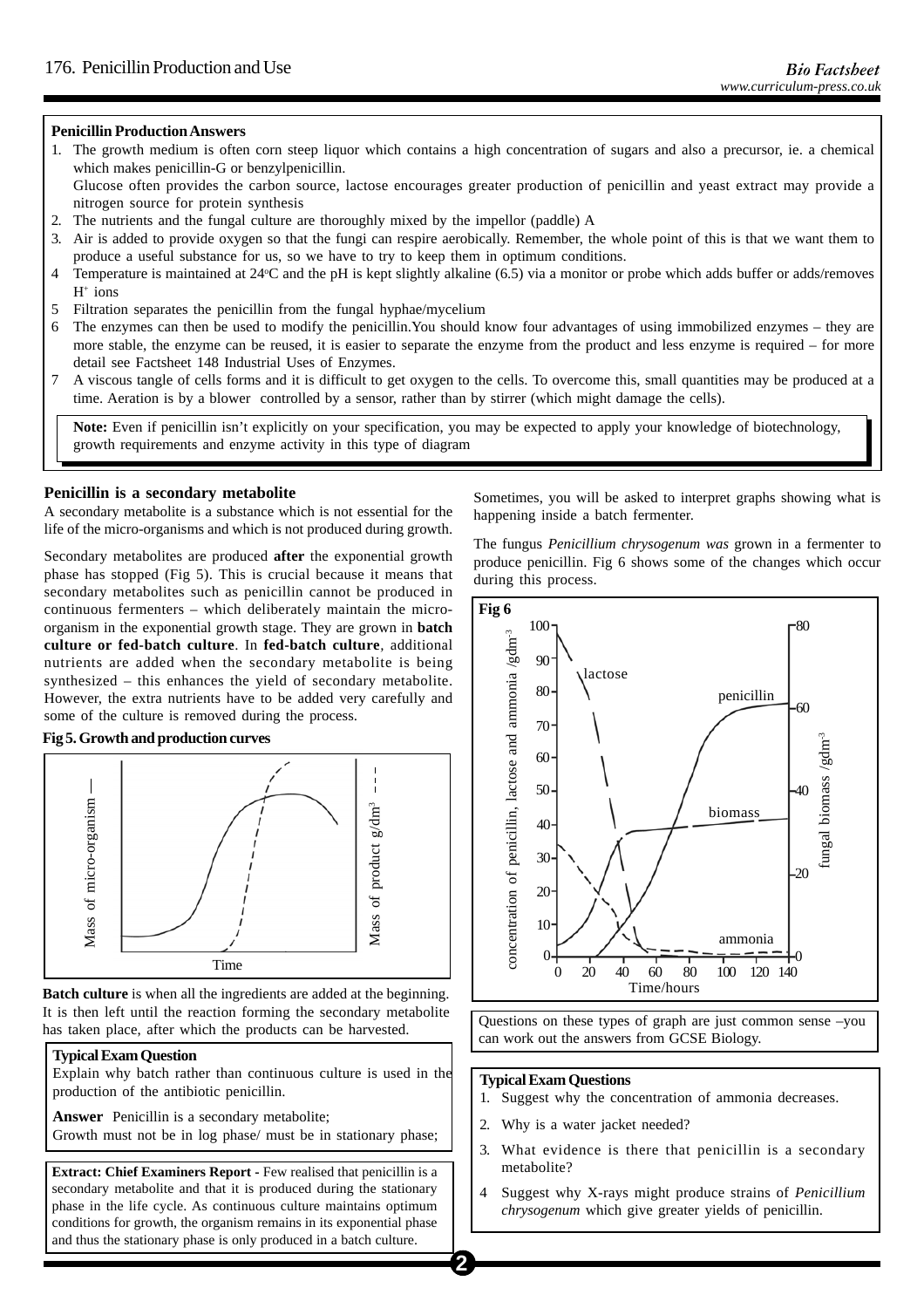#### **Answers**

- 1. Ammonia is NH<sub>3</sub>
	- So it is a source of nitrogen. Why would a growing fungus need nitrogen? To make proteins etc
- 2. The fungus is respiring, releasing heat. The water jacket cools the culture down, preventing enzyme damage.
- 3. The concentration of penicillin increases rapidly (look at the steepest part of the line) when the biomass of the fungus has stopped increasing ie when it is in the stationary phase Most candidates gained a mark for stating that X-rays might

| 4. They may cause a gene mutation;                           | produce gene mutations. However, only the most able related |  |  |
|--------------------------------------------------------------|-------------------------------------------------------------|--|--|
| That results in an enzyme/metabolite becoming more efficient | a gene mutation to the production of an enzyme which could  |  |  |
|                                                              | I result in greater yields of penicillin.                   |  |  |

# **How do penicillins kill bacteria?**

- The main component of bacterial cell walls is **peptidoglycan**. (Fig 7)
- Penicillins inhibit the last stage in the synthesis of peptidoglycan, so the bacteria cannot make their walls
- The water potential inside the bacterial cell is lower/more negative than outside
- Water therefore enters by osmosis
- The weakened cell wall cannot withstand the increased pressure and bursts

*Extract from Chief Examiner's Report Weaker candidates often thought that penicillin inhibited protein synthesis*

# **Fig 7. Bacterial wall**



#### **Typical Question and student answer**

Explain why bacterial cells burst when they are treated with penicillin  $(4)$ .

*The penicillin damages the bacterial wall. The pressure inside is too great and it busts.*

The answer lacks detail. Learn and use the technical terms – peptidoglycan, water potential etc. There are 4 marks but the student has only told us 2 things – that it damages the wall, (which is imprecise) and that the pressure inside is too great (but they don't tell us why). So, they would get 1 mark at most, even though they probably thought "they knew it".

The interaction between penicillin and peptidoglycan is highly specific. Even though plants have cell walls, penicillin wouldn't affect these walls because they are made of cellulose, not peptidoglycan.

# **Bacteria fight back?**

A growing number of bacteria are becoming resistant to penicillin. That is, the penicillin doesn't work anymore on these bacteria. The bacterium *Staphylococcus aureus* is a common cause of lifethreatening infections. By the 1960s it had already become resistant to penicillin.

#### **Resistance mechanisms**

There are a variety of mechanisms:

- Some bacteria produce penicillinase, an enzyme that breaks down penicillin
- Some bacteria have a capsule/wall and membrane complex that does not allow penicillin to penetrate or that pumps the penicillin straight out again

### **How does resistance develop?**

This is a key question and one that trips up many students. The subtitle that I used ( Bacteria fight back?) didn't help. Bacteria don't fight back. They don't as an individual or colony decide "enough is enough" and come up with a cunning penicillinase idea. All that happens is that one solitary bacteria has a mutation - a chance error in DNA replication - that changes the way this bacteria metabolises/builds its wall etc. This bacteria survives the course of antibiotics because of the selective advantage that its mutation gives it. Dividing mitotically, all of the daughter bacteria are resistant, whilst all those without the mutation are being wiped out. Soon, hundreds of thousands of individuals are resistant.